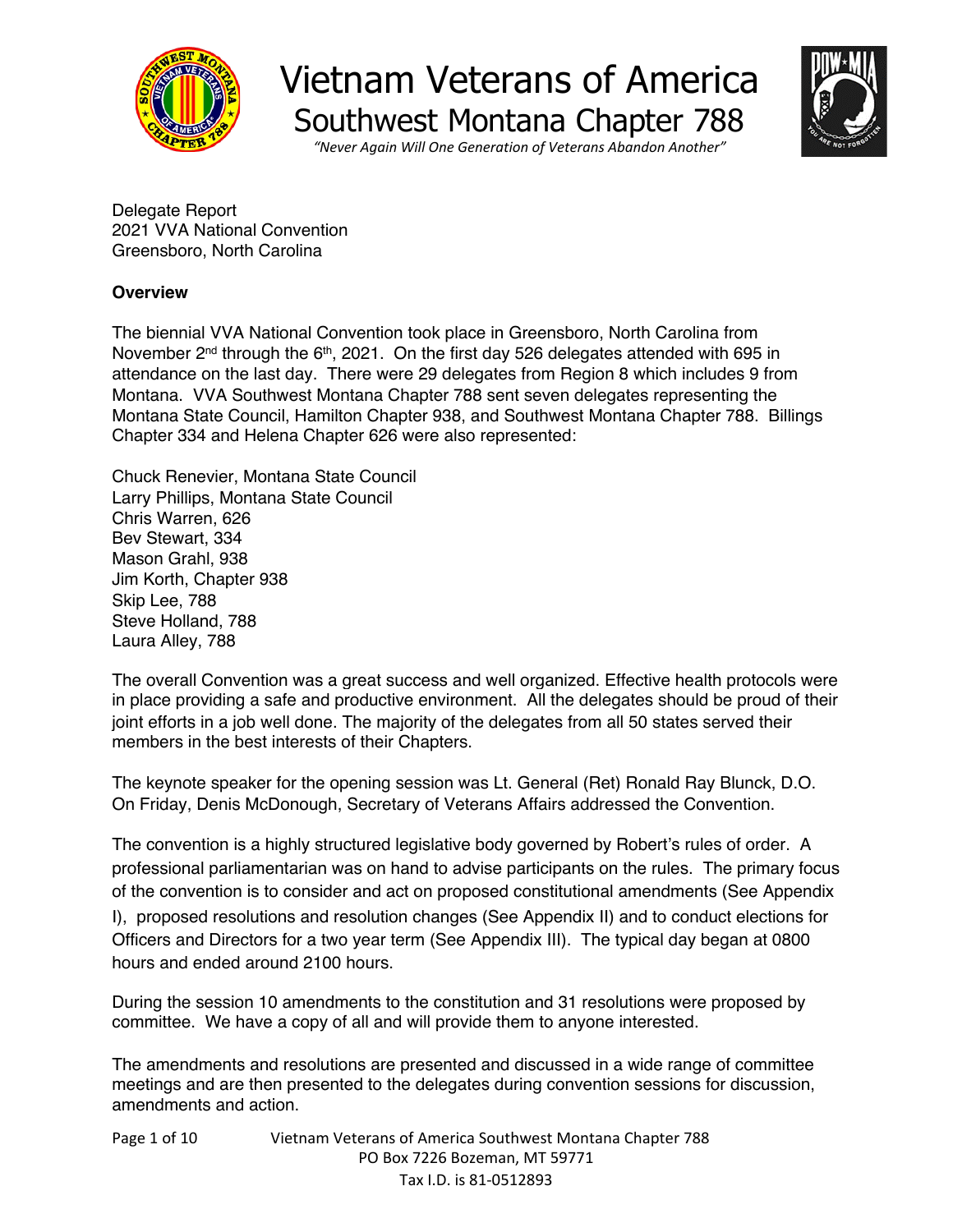

*"Never Again Will One Generation of Veterans Abandon Another"*

Here are a few interesting items from Committee and other meetings:

#### Agent Orange Dioxin

- No research has been done since 2019. Study concerns children and grandchildren of Exposed Vietnam Vets. Results : Demands by the VVA that the US Congress and the VA Initiate & support an independent health study on Vets and their offspring to determine the Effects of exposure from dioxins. To assure proper implementation of Agent Orange Act of 1991.
- Petitions signed and delivered to the Sec. of The VA for continued reclassification of dioxins effecting Vets. (Note: A very comprehensive session, which was well received!)

#### Jobs in the Public Sector

• Discussion of veterans opportunities the public sector. Opportunities for small business start up. Afghan/Iraqi Vets have the lowest unemployment rate of all vets.

#### **Miscellany**

- 60% of the boots on the ground volunteered to go to Vietnam
- 70% of Western Asia veterans (post 9/11) have college degrees
- 17% of the wounded in Vietnam died vs 9% from Iraq/Afghanistan
- The number of amputations in Vietnam 5283
- The response time on a Medevac in Vietnam was 16 minutes, in Iraq/Afghanistan in was 7 minutes.

National Officers and Directors were elected for two year terms. See Appendix III for results.

Chuck Renevier and Steve Holland attended the initial meeting of the newly seated Board of Directors. A number of routine initial actions were taken by the board but one issue and motion is particularly interesting. The new president, Jack McManus, initiated a new motion to look into the creation of the Vet VOA and to report back to the Board. Sam Brick, the newly elected President of the Conference of State Council Presidents, was asked to send the approved motion to the Conference of State Council Presidents. It is included as Appendix IV for your information.

An "unofficial" benefit to attending the conference was the opportunity to talk with delegates from chapters and states from the entire nation. Interacting with our peers afforded us the opportunity to learn what other chapters are concerned about and to hear about their programs and efforts.

The next convention is scheduled in August, 2023 in Orlando, Florida.

| Page 2 of 10 | Vietnam Veterans of America Southwest Montana Chapter 788 |
|--------------|-----------------------------------------------------------|
|              | PO Box 7226 Bozeman, MT 59771                             |
|              | Tax I.D. is 81-0512893                                    |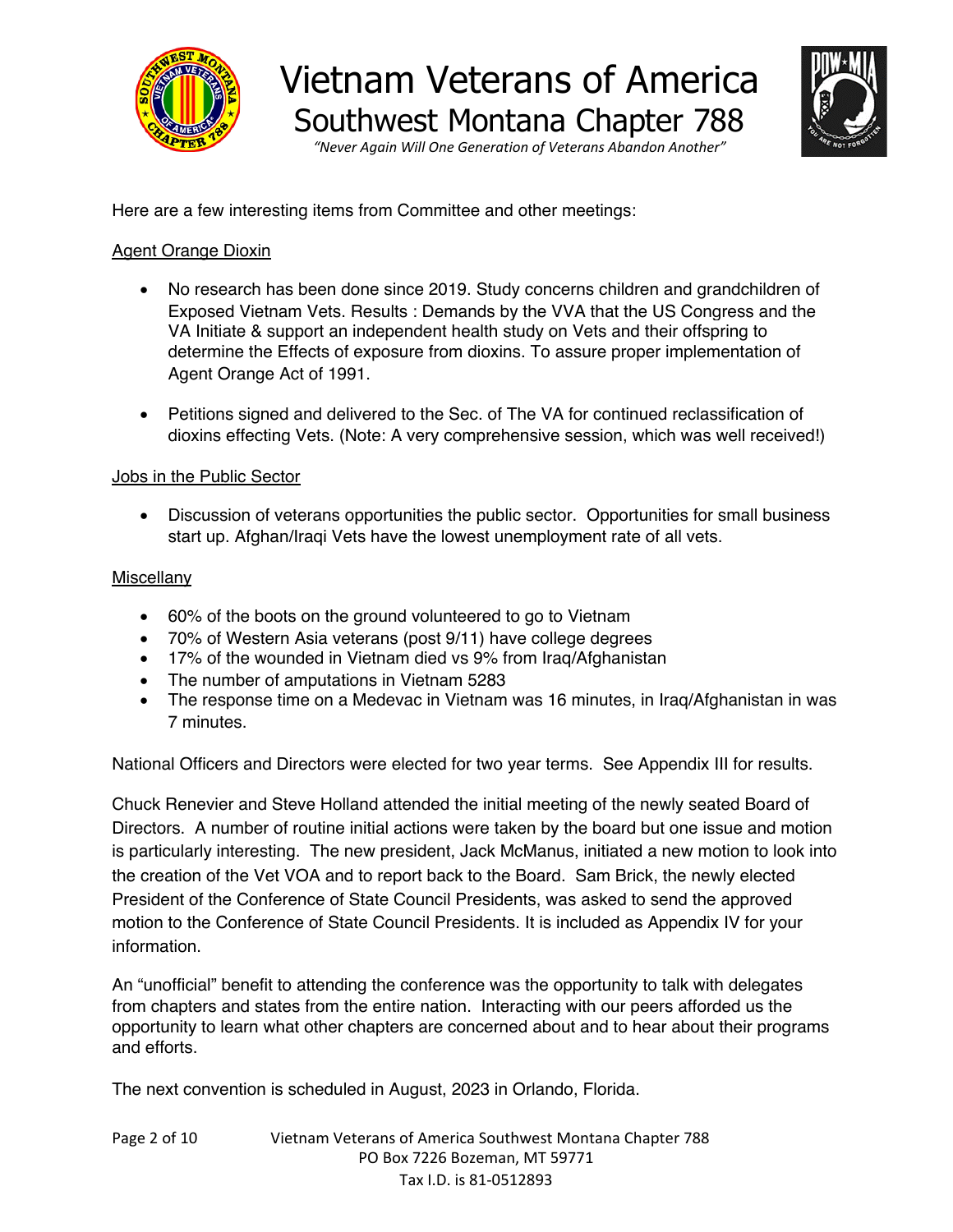

 $\overline{\phantom{0}}$ 

## Vietnam Veterans of America Southwest Montana Chapter 788



*"Never Again Will One Generation of Veterans Abandon Another"*

### **Appendix I – Constitution**

During the session 10 amendments to the constitution were passed out of the Constitution Committee, 6 of which were adopted. Four of the amendments dealt with providing authority for internet/electronic based meetings. Proposed amendment #1 covered National, State and Local meetings. It's passage mooted proposed amendments 2, 3, 8, and 10 because they would have resulted in redundancies. In addition, 9 proposed amendments were not passed out of committee, none of which were brought to the floor.

#### Proposed Amendments

- 1. Add Section 3 Electronic Meetings. **Passed**
	- a. Authorizes meetings at all levels of the Corporation.
	- b. Includes specific requirements including anonymous voting
- 2. Would establish authority for internet/electronic National Board meetings. **Moot, Not Considered**
- 3. Would establish authority for internet/electronic National Board meetings. **Moot, Not Considered**
- 4. Creates authority and requirement that minutes of meetings of the National Board and National Conventions in electronic files that are appropriately backed-up. **Passed**
- 5. Corrects a Section reference error that has existed in the constitution for a long time. **Passed**
- 6. Revises requirements for scheduling the biennial National Convention giving the National Board more flexibility in scheduling, including the possibility of holding the "odd year" convention in the following calendar year.
- 7. Would eliminate placing candidates for office on the ballot "from the floor" during conventions. **Failed**
- 8. Would establish authority for internet/electronic State Council meetings. **Moot, Not Considered**
- 9. Reduces the number of members in good standing from 25 to 15 to petition for a chapter charter. **Passed**
- 10. Would establish authority for internet/electronic Chapter meetings. **Moot, Not Considered**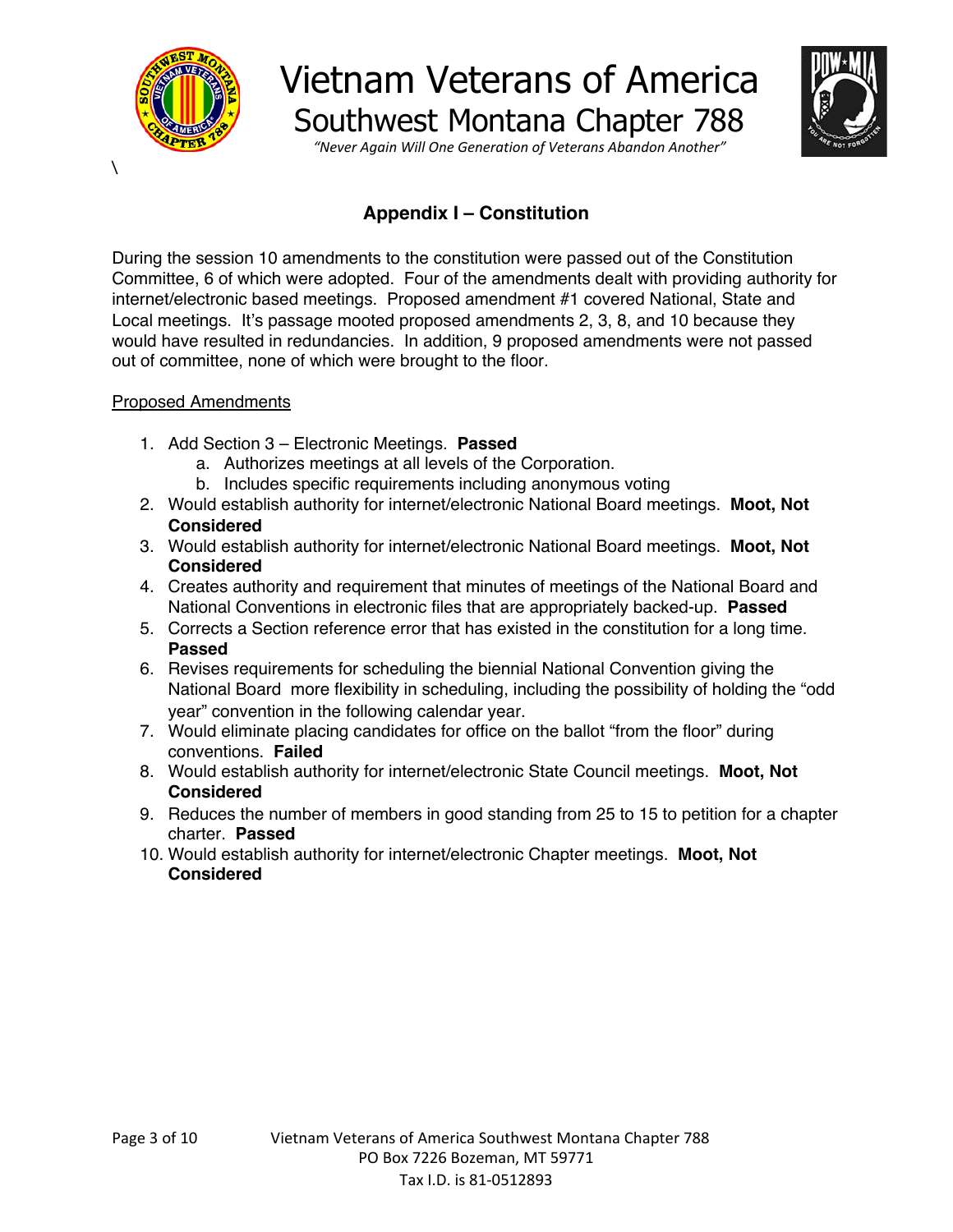



*"Never Again Will One Generation of Veterans Abandon Another"*

### **Appendix II - Resolutions**

Resolutions were presented and discussed in Committee meetings. Because many of the meetings were simultaneous it was not possible for each delegate to attend more than three meetings. However, as a group we were able to attend all but one committee meeting and then report the discussion to the Montana delegation.

- Agent Orange/Dioxin Committee
	- o Proposed Resolution 15: Petition Congress and the President to include Hypertension to the list of presumptive diseases associated to Agent Orange.
		- § **Passed**
- Government Affairs Committee
	- $\circ$  Proposed Resolution 7: Offered for retirement. The continuing resolution called to amend the eligibility dates for the Vietnam Service Medal to include the period between March 28, 1973 and April 29, 1975. This effort was successful allowing for the retirement of the resolution.
		- § **Passed**
	- $\circ$  Proposed Resolution 11: Prohibits VVA Officers and Board from changing the organization's name and/or creating any new veteran's organization to replace our current one; thus making us a "last person standing" organization.
		- § **Passed**
- Membership Affairs Committee
	- o Proposed Resolution 8: VVA should allow our Korean Vietnam American Veterans brothers to become full fledged members. (Koreans that fought with us in Vietnam who are now US citizens.) Note: Implementation likely will require federal legislation, see proposed resolution 4.
		- § **Passed**
- Minority Affairs Committee
	- $\circ$  Proposed Resolution 4: Use VVA resources to support HR 5590 (Korean American Valor Act) currently in congress's ion all committee which would establish healthcare benefits for South Korean Vietnam Veterans who are now US citizens.
		- § **Passed**
- POW/MIA Committee
	- o No Proposed Resolutions
	- Public Affairs Committee
		- o Proposed Resolution 12: Affirms VVA commitment to all Veterans of military service to the USA and endorses the S.A.F.E Program (Salute Armed Forces Everyday Program)
			- § **Passed**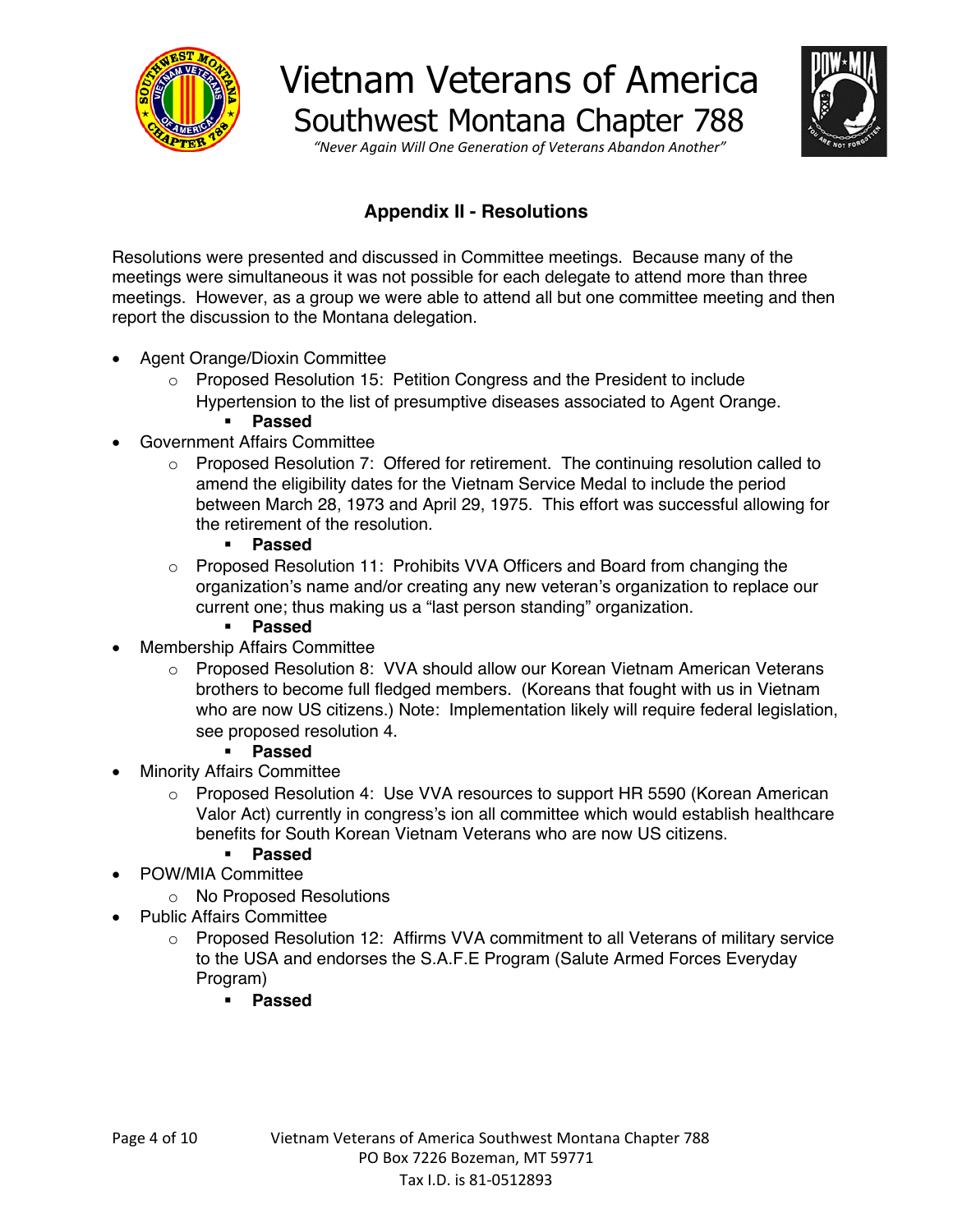



*"Never Again Will One Generation of Veterans Abandon Another"*

- Veterans Benefits Committee
	- o Proposed Resolution 13: VVA to 1) Work with the Board of Veterans Appeals (BVA), the Secretary of Veterans Affairs and Congress to ensure that proper training, resources and time is provided to examiners employed or contracted by the VA and 2) Work with BVA, the Secretary of Veterans Affairs and Congress to promote policies that hold examiners and contractors scheduling companies accountable for inadequate examinations.

#### § **Passed**

 $\circ$  Proposed Resolution by the Committee (no number): Improved quality and legal accuracy in VA decisions. Generally supports process improvements within the VA.

#### § **Passed as amended**

- o Proposed Resolution by the Committee VB-12: First adopted in 1989 resolution is to work to reverse a 2004 act of Congress that added an unfair practice in determining disability compensation.
	- § **Passed**
- Women Veterans Committee
	- $\circ$  Proposed Resolution by the Committee WV-2: First adopted in 1983 resolution that VVA will continue advocacy to secure appropriate facilities and resources for the diagnosis, care and treatment of women veterans at all DVA hospitals, clinics and Vet Centers. Action amends the resolution to remove sections that are no longer needed and to add new requirements.
		- § **Passed**
	- $\circ$  Proposed Resolution by the Committee WV-5: First adopted in 2009 titled Women Veterans Research. Resolution removes unneeded section and adds substance abuse language.

#### § **Passed**

o Proposed Resolution by the Committee WV-6: First adopted in 2009 titled Women Veterans and Veterans Benefits. Resolution strikes language that is no longer needed.

#### § **Passed**

- $\circ$  Proposed Resolution by the Committee WV-8: First adopted in 2013 titled Military Sexual Trauma (MST). Resolution inserts language reflecting recent studies and calls for an increase of Victim Advocate and other resources; and calls for perpetrators found guilty of Sexual Assault/Secual Harrasment to be removed from service and not transferred to another assignment.
	- § **Passed**
- Veterans Health Care Committee
	- Proposed Resolution by the Committee HC-2: First adopted in 1983 titled Veterans Health Care. This is a very long resolution, action amended the resolution for VVA to advocate "that community care criteria and referrals be fully funded within thirty days for Veterans access to care when needed under Public law 115-182, the VA Mission Act of 2018." And to advocate that "the VA must request funding in each fiscal year to full fund the Mission Act for Veterans care in the community".
		- § **Passed**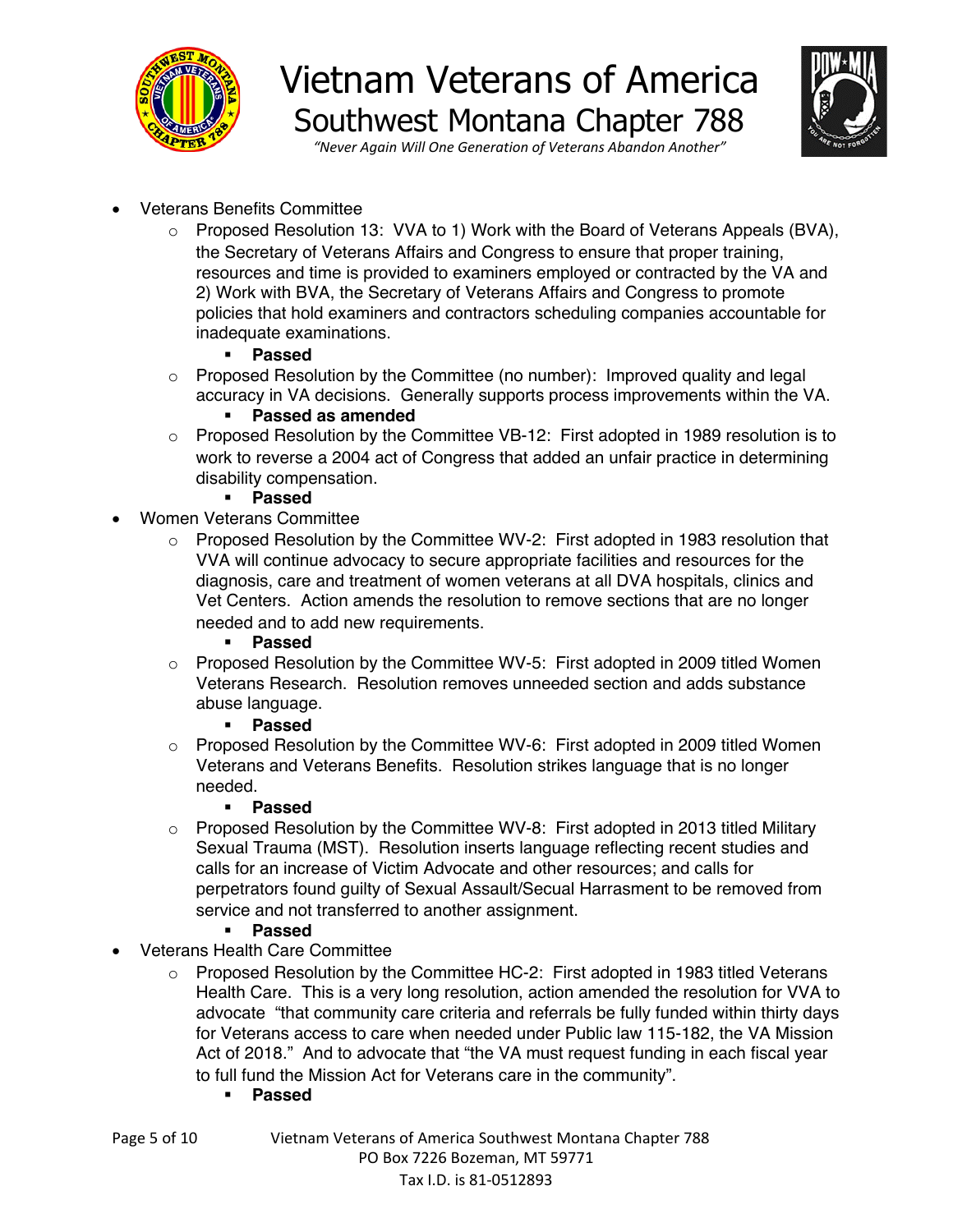



*"Never Again Will One Generation of Veterans Abandon Another"*

- Homeless Veterans Committee
	- o Proposed Resolution by the Committee HVC-6: Resolves that VVA 1) Urges the VA, Homeless Grand and Per Diem Program provide payment for services rather than reimbursement for transitional housing; 2) Support and seek legislation to establish Supportive Services Staffing Grants; 3) Identify best practice models of care addressing unique needs facing homeless women veterans; and 4) Condtinue monitoring and holding accountable entities receiving and distributing funds to vulnerable veteran families.
		- § **Passed**
	- $\circ$  Proposed Resolution by the Committee HVC-1: First adopted in 1985 titled Homeless Veterans as a "Special Needs Population". Resolution urges the Presidential Interagency Council on Homeless to recognize homeless as veterans as a Special Needs Population. Resolution adds language directing "The committee will continue to advocate for recognizing Homeless Veterans as a Special Needs Populaton.
		- § **Passed**
- PTSD and Substance Abuse Committee
	- o No new resolutions
- Veterans Incadrcerated Committee
	- o No new resolutons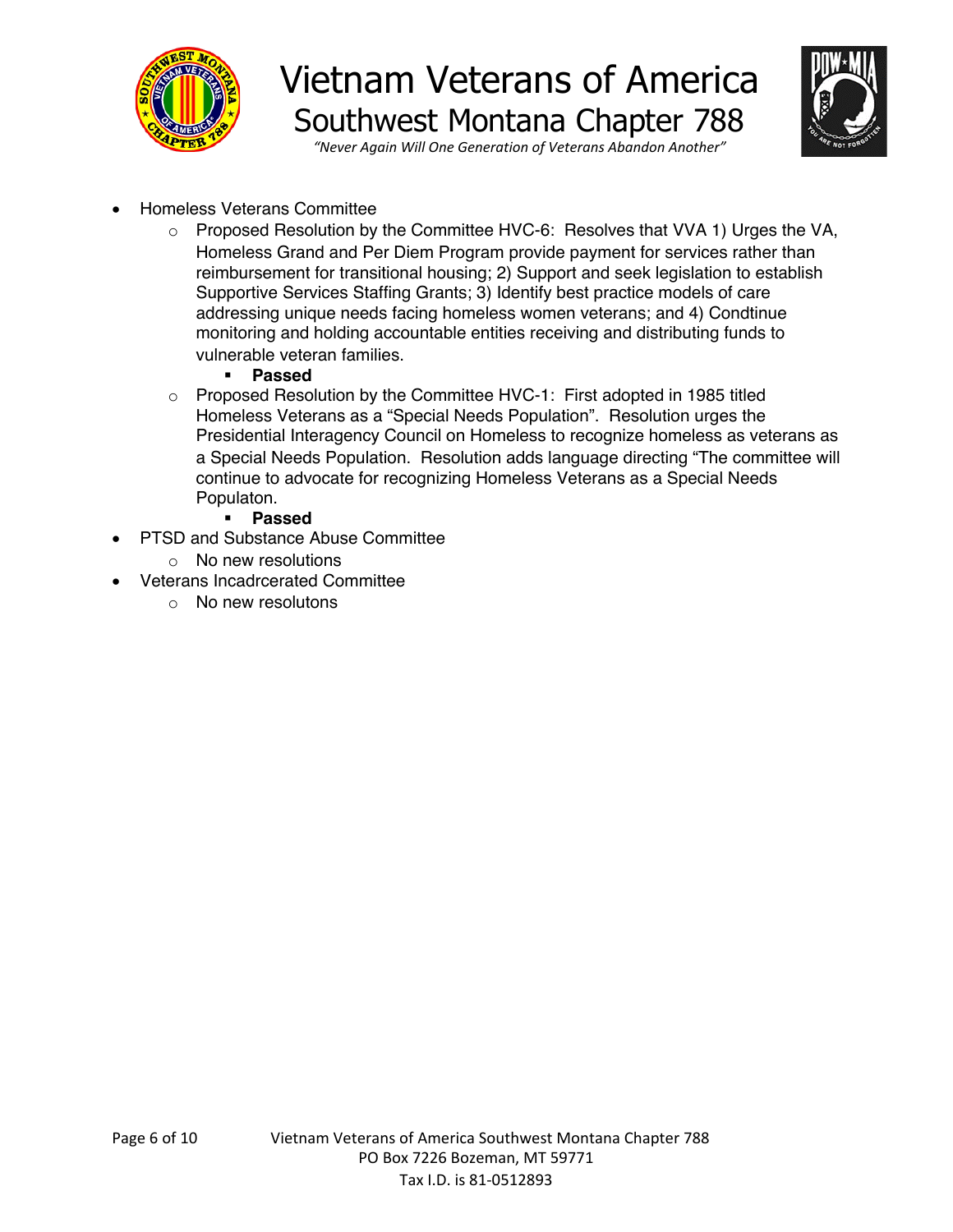

*"Never Again Will One Generation of Veterans Abandon Another"*



### **Appendix III - Election Results**

During evening Regional Caucuses candidates for the officer and director positions provide a 15 minute overview and Q&A session. Montana is in Region 8 and the delegates asked appropriate and pointed questions of the candidates.

#### **Election Results**

| <b>President</b>      | # of Votes |              |
|-----------------------|------------|--------------|
| Jack McManus - MI     | 400        |              |
| John Rowan - NY       | 278        |              |
|                       |            |              |
| <b>Vice President</b> |            |              |
| Tom Burke - OH        | 377        | ✓            |
| Jake Barsttini - PA   | 287        |              |
|                       |            |              |
| <b>Secretary</b>      |            |              |
| <b>Bill Meeks-TX</b>  | 546        | $\checkmark$ |
|                       |            |              |
| <b>Treasurer</b>      |            |              |
| Linda Schwartz - CT   | 436        | $\checkmark$ |
| Wayne Reynolds - AL   | 237        |              |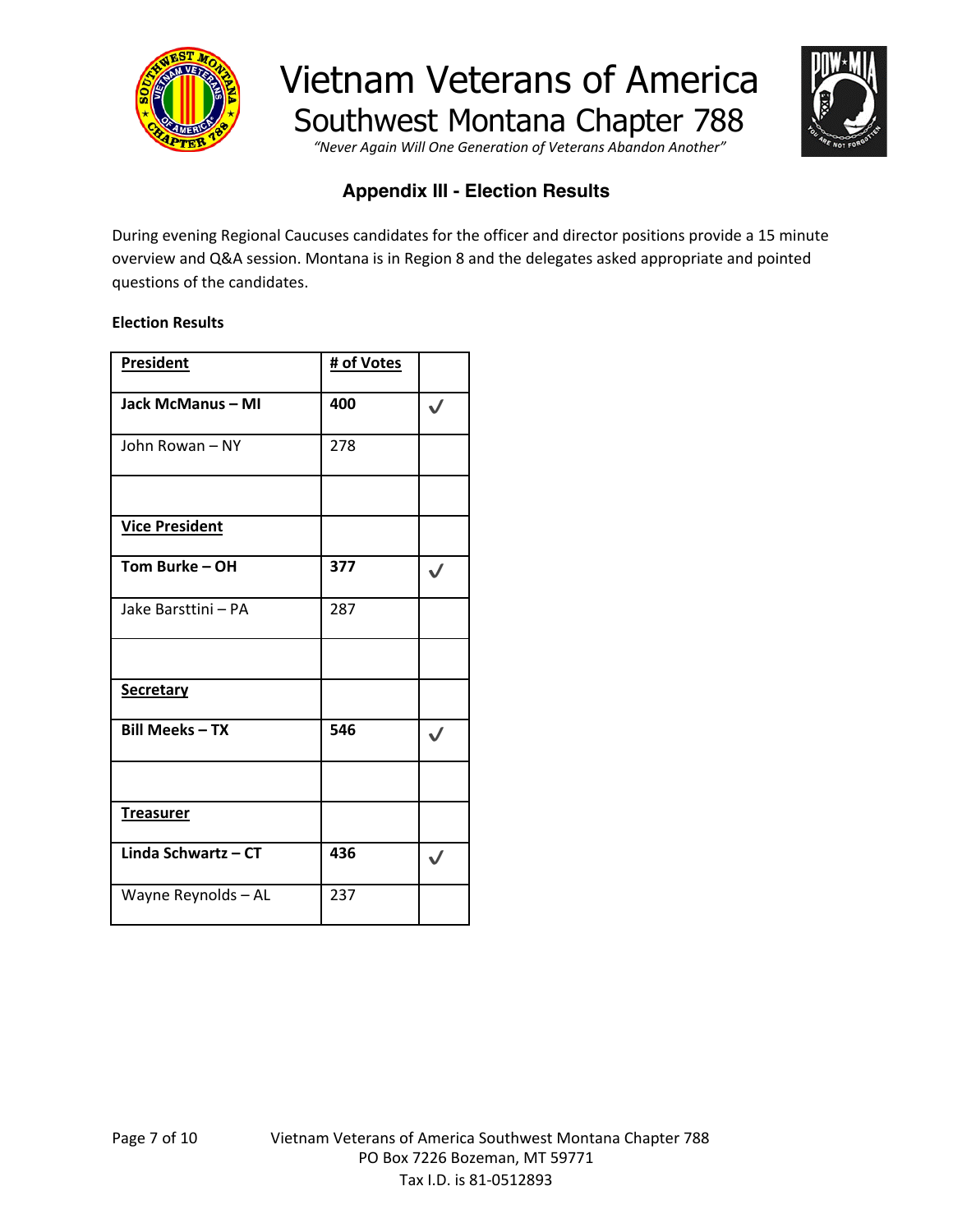



*"Never Again Will One Generation of Veterans Abandon Another"*

| <b>National Board of</b><br><u> Directors - Region</u> | Region                  | <u># of</u><br><u>Votes</u> |  |
|--------------------------------------------------------|-------------------------|-----------------------------|--|
| Skip Hochreich - MA                                    | 1                       | 28                          |  |
| Ted Wilkinson - PA                                     | $\overline{2}$          | 80                          |  |
| <b>Rosie Nance - NC</b>                                | 3                       | 126                         |  |
| <b>Spence Davis - GA</b>                               | 4                       | 42                          |  |
| Gary Newman - FL                                       | 4                       | 35                          |  |
| John Riling - MI                                       | 5                       | 97                          |  |
| John Margowski - WI                                    | 6                       | 97                          |  |
| Dennis Andras - LA                                     | $\overline{\mathbf{z}}$ | 36                          |  |
| Francisco Ivarra - WA                                  | 8                       | 26                          |  |
| Dick Southern - CA                                     | 9                       | 56                          |  |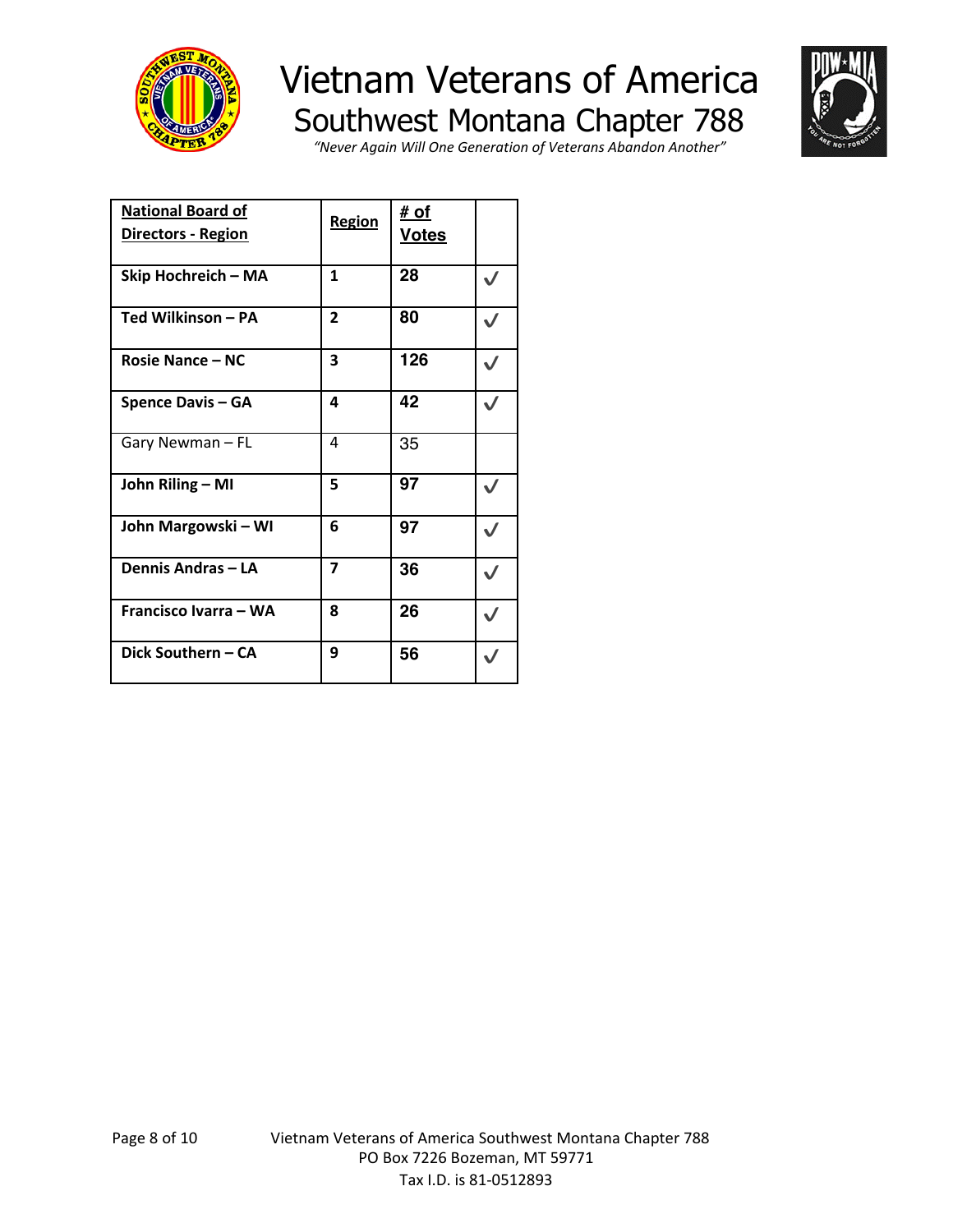



*"Never Again Will One Generation of Veterans Abandon Another"*

|                | <b>National Board of Directors - At Large</b> |              |              |
|----------------|-----------------------------------------------|--------------|--------------|
|                |                                               | <b>Votes</b> |              |
|                |                                               |              |              |
| 1              | Dottie Barickman - NE                         | 482          | $\checkmark$ |
| $\overline{2}$ | <b>Charlie Hobbs-TN</b>                       | 443          | $\checkmark$ |
| 3              | Sandin Wilson - MI                            | 386          | $\checkmark$ |
| 4              | <b>Gumersindo Gomez - MA</b>                  | 347          | $\checkmark$ |
| 5              | Merwin Stone - TX                             | 346          | $\checkmark$ |
| 6              | <b>Richard Lindbeck - WI</b>                  | 324          | $\checkmark$ |
| $\overline{7}$ | Dan Stenvold - ND                             | 315          | $\checkmark$ |
| 8              | <b>Charles Montgomery - VA</b>                | 312          | $\checkmark$ |
| 9              | <b>Dennis Howland - UT</b>                    | 307          | $\checkmark$ |
| 10             | Pete Peterson - OK                            | 306          | $\checkmark$ |
| 11             | John McGinty - FL                             | 275          |              |
| 12             | James Maddox - CA                             | 271          |              |
| 13             | Joe Jennings - OH                             | 259          |              |
| 14             | Jay Kalmer - VA                               | 232          |              |
| 15             | Dean Dick - IL                                | 214          |              |
| 16             | Jack Mattingly - KY                           | 213          |              |
| 17             | Gene Crego - AZ                               | 191          |              |
| 18             | Steve Mackey - CA                             | 112          |              |